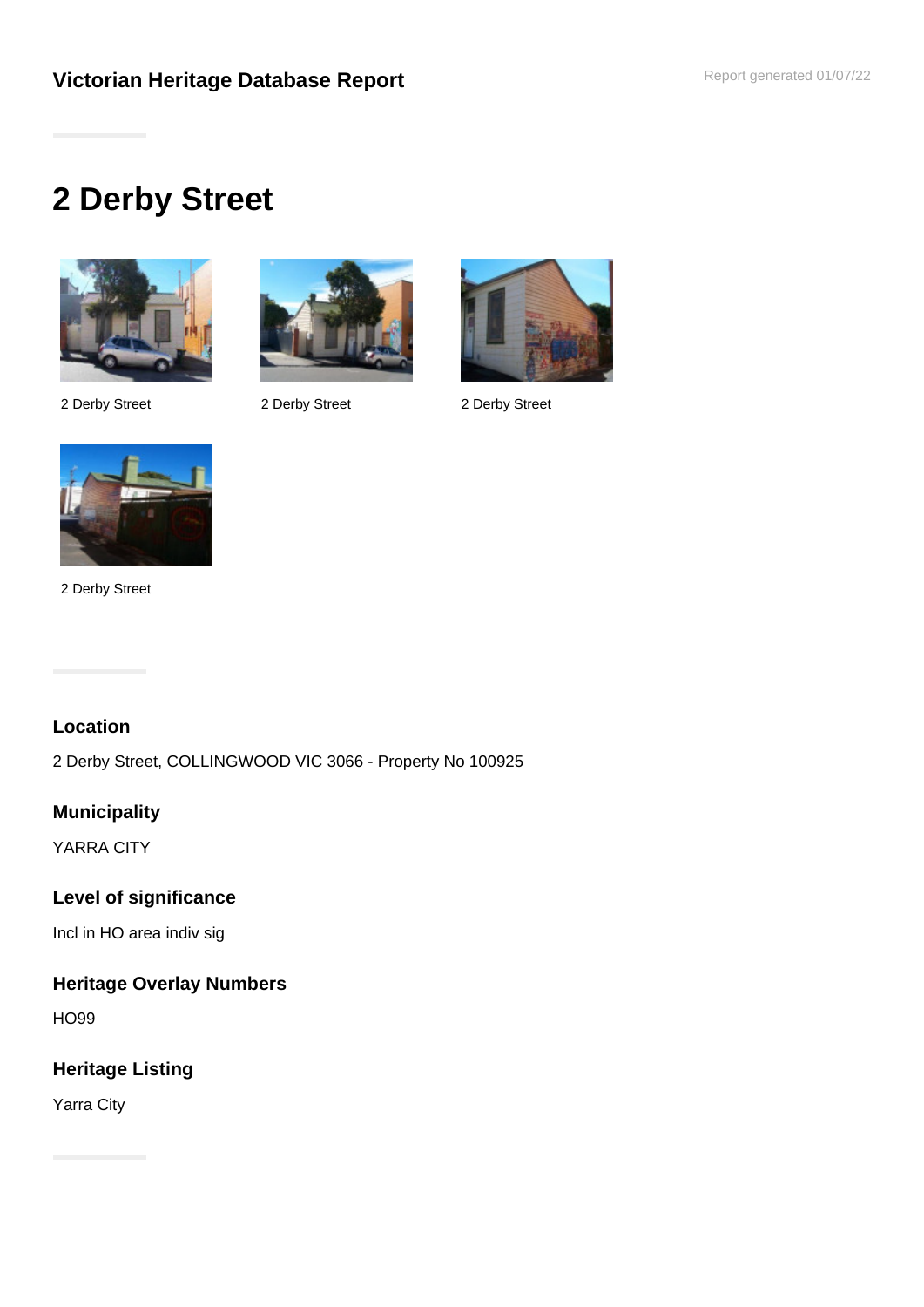## **Statement of Significance**

#### Last updated on - January 1, 2008

The following wording is from the Allom and Lovell Building Citation, 1998 for the property. Please note that this is a "Building Citation", not a "Statement of Significance". For further information refer to the Building Citation held by the City of Yarra.

History:

The Hodgkinson 1858 map shows this as a vacant site. In 1875, Peter Cooper, gentleman, built a wooden house on the site and lived there at least until 1880. Later, he leased the property out.

#### Description:

The house at 2 Derby Street, Collingwood, is a small double-fronted symmetrical timber cottage on a sloping site. The facade, built on the street alignment, is block-fronted, and has a central door with a glazed upper panel, which appears to date from the Edwardian period, flanked by single timber-framed double-hung windows. There is no verandah. The transverse gabled roof is clad in corrugated iron. The house is one room deep and has an integral skillion-roofed lean-to at the rear. There is a single brick corbelled chimney which has been painted.

#### Significance:

The house at 2 Derby Street is of local architectural significance. It is a relatively intact example of the type of very modest Victorian workers' cottages which once covered most of the Collingwood Slope east of Smith Street. Its form, which is clearly visible from the side lane to the east, is also of note. The house is also of interest as a contrast to the much more substantial houses at 1-7 Derby Street.

| Heritage<br>Study/Consultant | Yarra - City of Collingwood Conservation Study, Andrew Ward & Associates,<br>1989; Yarra - City of Collingwood Conservation Study, Andrew Ward & amp;<br>Associates, 1995; Yarra - City of Yarra Heritage Review, Allom Lovell & amp;<br>Associates, 1998; Yarra - City of Yarra Review of Heritage Overlay Areas, Graeme<br>Butler & amp; Associates, 2007; |
|------------------------------|--------------------------------------------------------------------------------------------------------------------------------------------------------------------------------------------------------------------------------------------------------------------------------------------------------------------------------------------------------------|
| Construction dates           | 1875,                                                                                                                                                                                                                                                                                                                                                        |
| <b>Other Names</b>           | House,                                                                                                                                                                                                                                                                                                                                                       |
| <b>Hermes Number</b>         | 103177                                                                                                                                                                                                                                                                                                                                                       |
| <b>Property Number</b>       |                                                                                                                                                                                                                                                                                                                                                              |

## **Physical Description 2**

Lovell: 113

## **Physical Description 1**

A single fronted Victorian timber cottage with corrugated iron clad gable roof and skillion roof at rear. The front elevation has ashlar boarding and is located on the street alignment. (Ward, 1995)

The house at 2 Derby Street, Collingwood, is a small double-fronted symmetrical timber cottage on a sloping site. The faþade, built on the street alignment, is block-fronted, and has a central door with a glazed upper panel, which appears to date from the Edwardian period, flanked by single timber-framed double-hung windows. There is no verandah. The transverse gabled roof is clad in corrugated iron. The house is one room deep and has an integral skillion-roofed lean-to at the rear. There is a single brick corbelled chimney which has been painted.